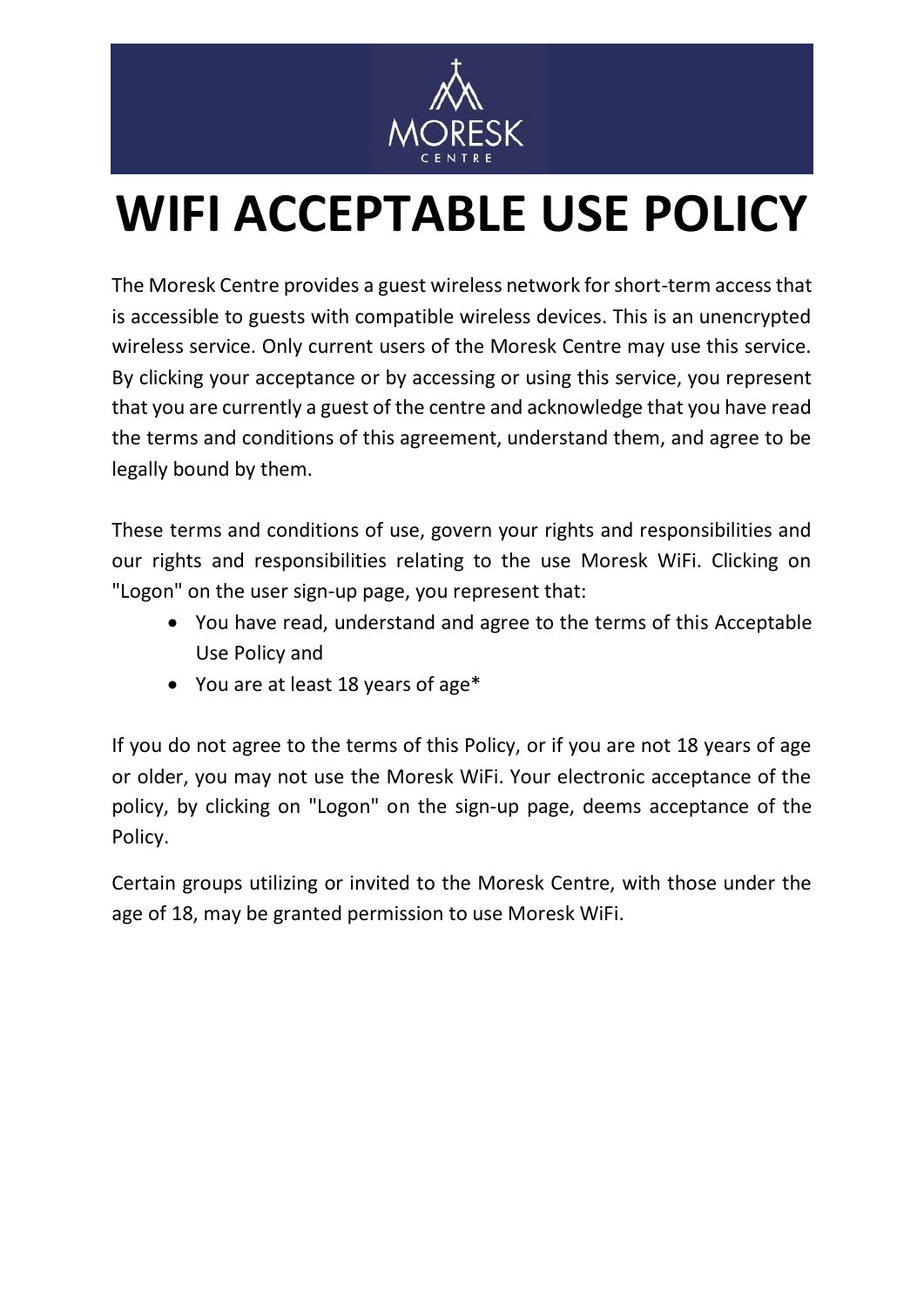## **ACCESS TO THE INTERNET**

Whilst the Moresk Centre takes reasonable measures restrict access to inappropriate content placed on or accessible through the Internet, you acknowledge that if you access the Internet you may receive or be exposed to content, goods or services which you consider to be improper, inaccurate, misleading, defamatory, obscene or otherwise offensive. You agree that the Moresk Centre is not liable for any action or inaction with respect to any such content on the Internet accessible through Moresk WiFi.

## You must:

- 1. provide all equipment to connect to the Moresk WiFi,
- 2. comply with local, national and international laws and regulations, including but not limited to copyright and intellectual property rights laws. You agree to be responsible for and to bear all risk and consequences for
	- the accuracy, completeness, reliability and/or usefulness of any content available through the MM-Guest and
	- all communications that you send or receive via the Moresk WiFi.

The Moresk Centre does not undertake the security of any data you send - it is your responsibility to secure such data. The Moresk Centre assumes no responsibility for the safety of equipment or device configurations, security, or data files resulting from connection to the Moresk WiFi, or the Internet, nor liability for any damages to hardware, software or data, however caused. It is the responsibility of the user to protect their wireless devices through use of upto-date virus protection, personal firewall and any other suitable measures.

Users are reminded that their use of the Internet will be directly traceable to our Internet address. We therefore ask you not to visit sites which are: – Illegal under current law – Defamatory, threatening or intimidatory or which could be classed as harassment – Contain obscene, profane or abusive language – Contain pornographic material whether in writing, pictures, films or video clips – Contain offensive material regarding sex, race, religion or any disability or sexual orientation – Infringe third party rights or otherwise unlawful